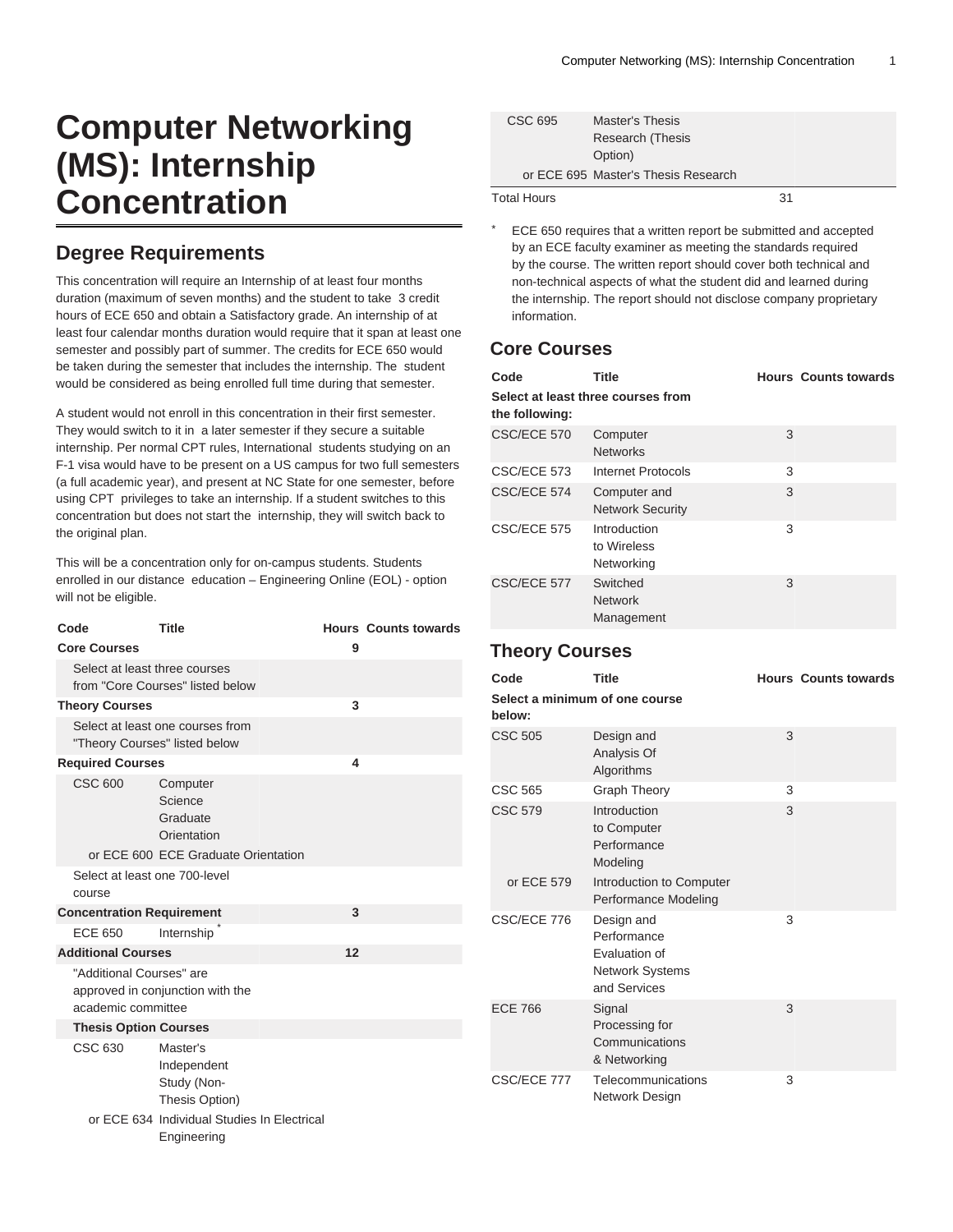# **Faculty Full Professors**

B. Jayant Baliga Mesut E. Baran Salah M. A. Bedair Subhashish Bhattacharya Alper Yusuf Bozkurt Gregory T. Byrd Rada Yuryevna Chirkova Mo-Yuen Chow Huaiyu Dai William Rhett Davis Alexandra Duel-Hallen Michael James Escuti

Do Young Eun

Brian Allan Floyd

Paul D. Franzon

John J. Grainger

Edward Grant

Robert Wendell Heath

Brian L Hughes

Iqbal Husain

Ki Wook Kim

Frederick Anthony Kish Jr.

Robert Michael Kolbas

Hamid Krim

Ning Lu

Srdjan Miodrag Lukic

Leda Lunardi

Thomas Kenan Miller III

Veena Misra

Rainer Frank Mueller

John F. Muth

H. Troy Nagle Jr.

Arne Nilsson

| Omer Oralkan                |
|-----------------------------|
| <b>Mehmet Cevdet Ozturk</b> |
| Harilaos George Perros      |
| Douglas Stephen Reeves      |
| Eric Rotenberg              |
| Mihail Lorin Sichitiu       |
| Daniel D. Stancil           |
| Michael B. Steer            |
| J K Townsend                |
| James Tuck                  |
| Daryoosh Vashaee            |
| John Victor Veliadis        |
| Ioannis Viniotis            |
| Wenye Wang                  |
| Jonathan Wierer             |
| Huiyang Zhou                |

#### **Associate Professors**

Jacob James Adams Dror Zeev Baron Michela Becchi Aranya Chakrabortty Alexander G. Dean Qing Gu Ismail Guvenc Khaled Abdel Hamid Harfoush Michael W. Kudenov Edgar Lobaton Zeljko Pantic Nuria Gonzalez Prelcic David Ricketts Nitin Sharma Cranos M. Williams Chengying Xu